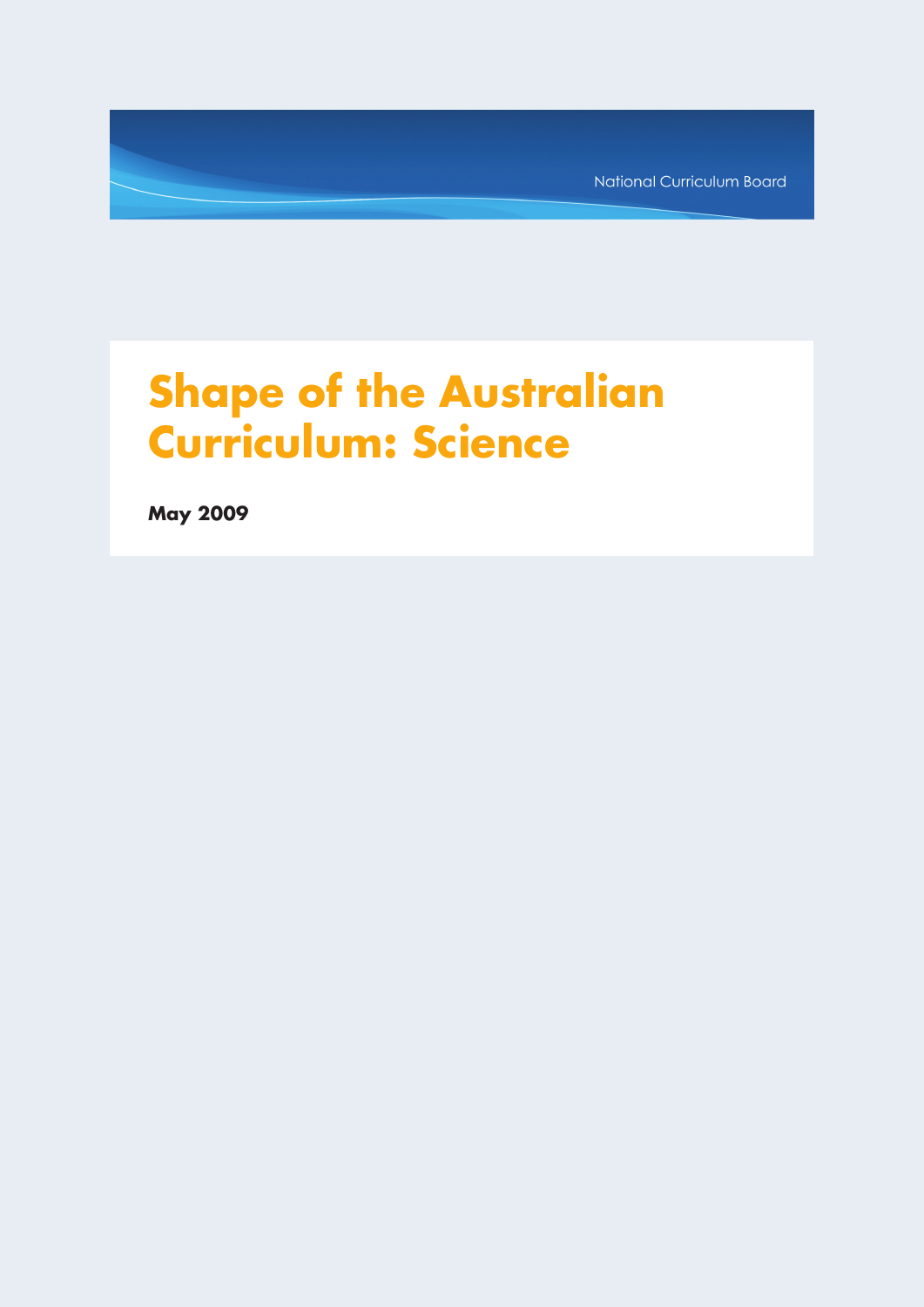## COPYRIGHT

© Commonwealth of Australia 2009

This work is copyright. You may download, display, print and reproduce this material in unaltered form only (retaining this notice) for your personal, non-commercial use or use within your organisation. All other rights are reserved. Requests and inquiries concerning reproduction and rights should be addressed to:

Commonwealth Copyright Administration Copyright Law Branch Attorney-General's Department Robert Garran Offices National Circuit Barton ACT 2600 Fax: 02 6250 5989

or submitted via the copyright request form on the website http://www.ag.gov.au/cca.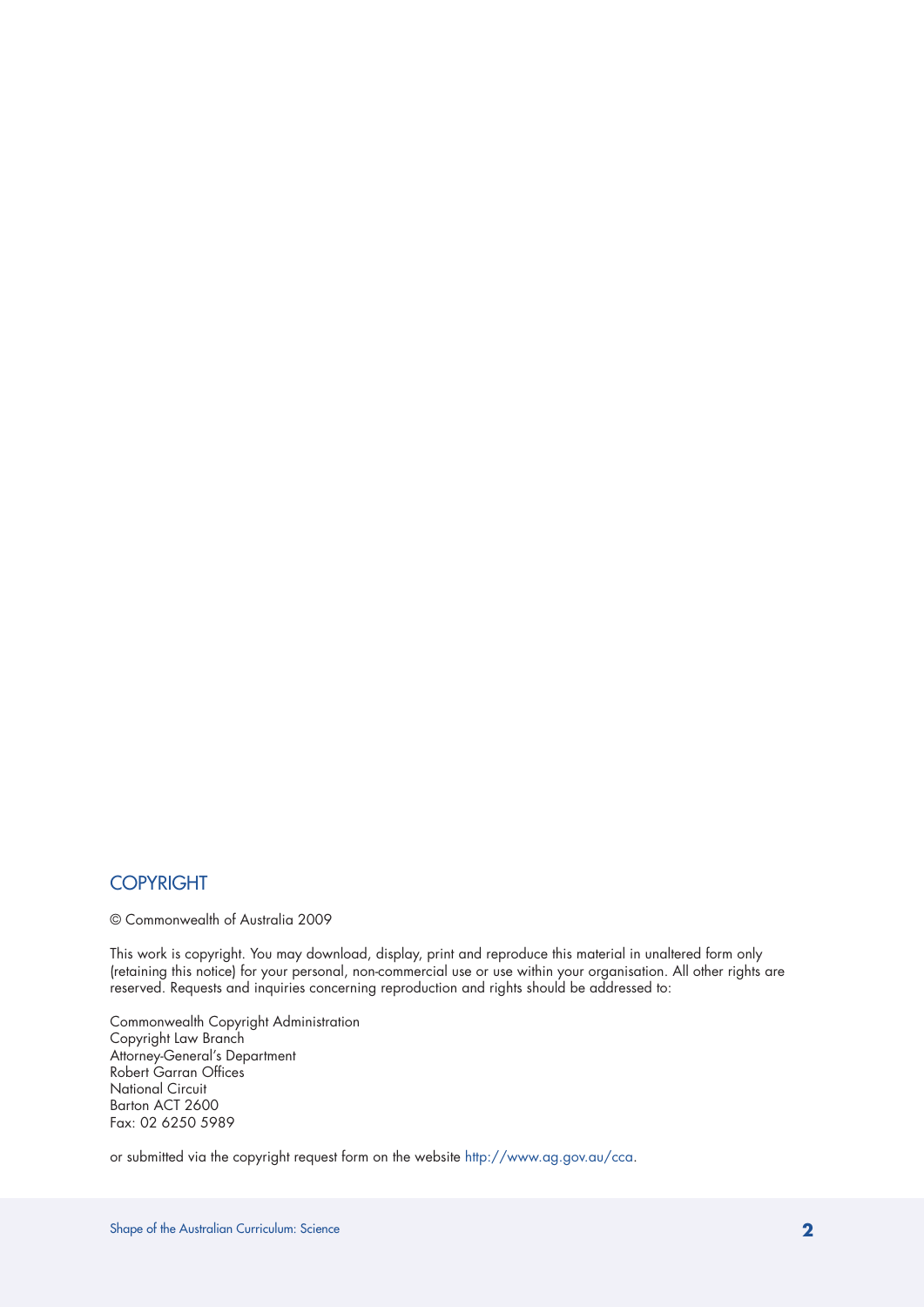# **CONTENTS**

| 1.                                                         | <b>PURPOSE</b>                                                                                                                                                                                                                                                                       | 4                                                  |
|------------------------------------------------------------|--------------------------------------------------------------------------------------------------------------------------------------------------------------------------------------------------------------------------------------------------------------------------------------|----------------------------------------------------|
| 2.                                                         | <b>INTRODUCTION</b>                                                                                                                                                                                                                                                                  | 4                                                  |
| 3.                                                         | <b>AIMS OF THE SCIENCE CURRICULUM</b>                                                                                                                                                                                                                                                | 5                                                  |
| 4.<br>4.1<br>4.2<br>4.3                                    | <b>KEY TERMS</b><br>Contemporary science<br>Technology (and design)<br>Unifying ideas                                                                                                                                                                                                | 5<br>$\begin{array}{c} 5 \\ 5 \\ 5 \end{array}$    |
| 5.<br>5.1<br>5.2                                           | STRUCTURE OF THE SCIENCE CURRICULUM<br>Content strands<br>Science across K-12                                                                                                                                                                                                        | 6<br>6<br>6                                        |
| 6.<br>6.1<br>6.2<br>6.3<br>6.4<br>6.5<br>6.6<br>6.7<br>6.8 | <b>CONSIDERATIONS</b><br>Equity and opportunity<br>Connections to other learning areas<br>Clarity of the curriculum<br>Breadth and depth of study<br>The role of digital technologies<br>The nature of the learner $(K-12)$<br>General capabilities<br>Cross-curriculum perspectives | 10<br>10<br>11<br>11<br>11<br>12<br>12<br>12<br>12 |
| 7. Pedagogy and Assessment: Some broad assumptions         |                                                                                                                                                                                                                                                                                      | 13                                                 |
| 8. Conclusion                                              |                                                                                                                                                                                                                                                                                      | 13                                                 |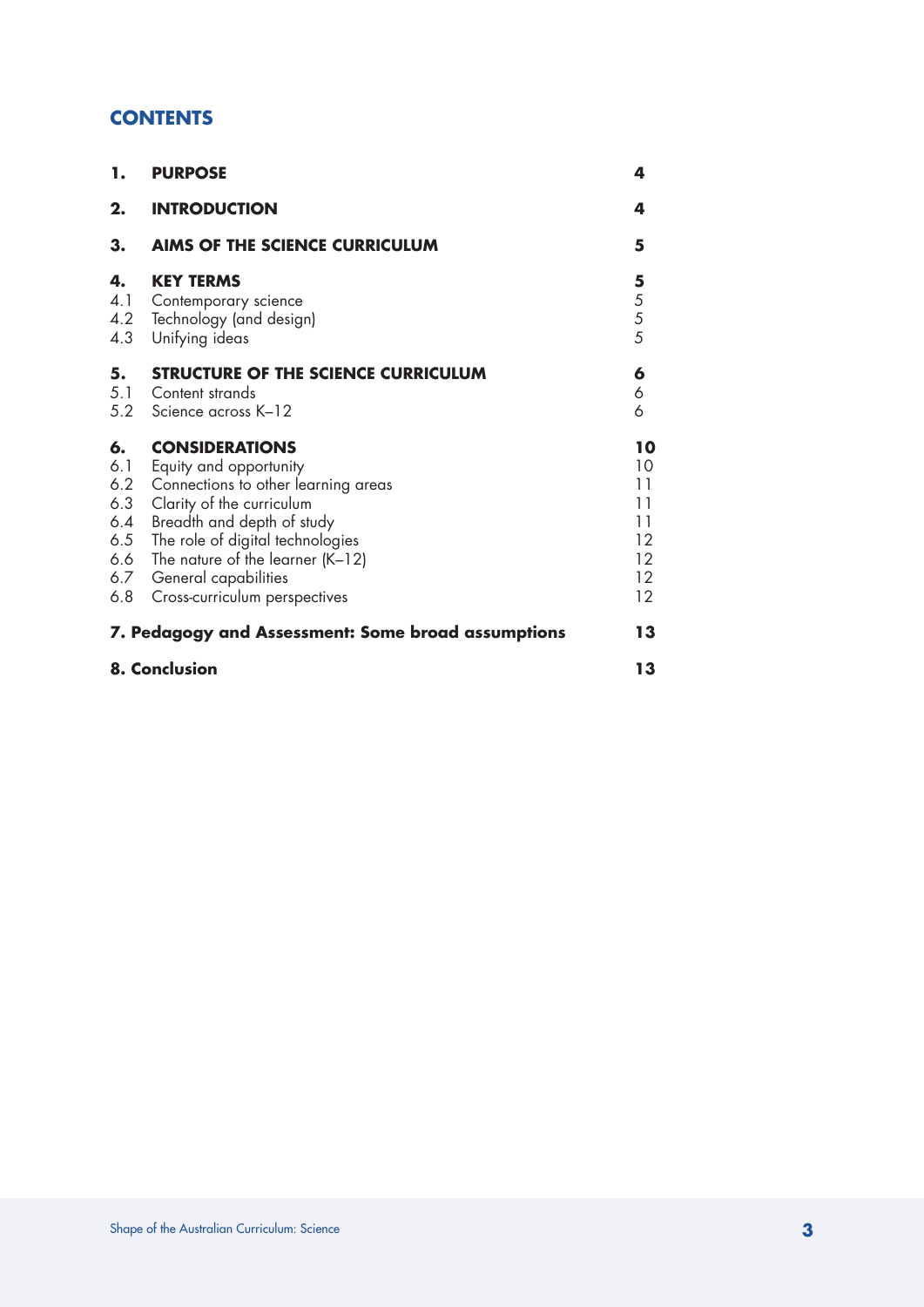## **1. PURPOSE**

- **1.1** The *Shape of the Australian Curriculum: Science* will guide the writing of the Australian science curriculum K–12.
- **1.2** This paper has been prepared following analysis of extensive consultation feedback to the National Science Curriculum Framing Paper and decisions taken by the National Curriculum Board.
- **1.3** The paper should be read in conjunction with *The Shape of the Australian Curriculum*.

# **2. INTRODUCTION**

- **2.1** The national science curriculum will be the basis of planning, teaching and assessment of school science and be useful for and useable by experienced and less experienced teachers of K–12 science.
- 2.2 The framing paper draws on important recent science education research, in particular the Australian *School Science Education National Action Plan* 2008–2012 (Goodrum & Rennie 2007; Rennie & Goodrum 2007) and *Re-imagining Science Education: Engaging students in science for Australia's future* (Tytler 2007). These two reports provide an up-to-date synthesis of national and international research on school science education and bring together the perspectives of a range of science education interest groups with a focus on improving school science learning.
- **2.3** The imperative to create a futures-oriented curriculum is a major opportunity to lead improved teaching and learning. A futures orientation will include consideration that society will be increasingly complex, with Australians interacting in a global environment needing to know how to learn, adapt, create, communicate, and how to interpret and use information critically.
- **2.4** Science is a dynamic, forward-looking, collaborative human endeavour arising from our curiosity and interest. It provides a distinctive way of thinking about and explaining events and phenomena. The body of science knowledge, understanding, theories and explanations has been built from observations and evidence gathered in finding answers to the questions we ask. The body of science knowledge and understanding is rapidly increasing.
- 2.5 For Australia's citizens to be sufficiently well-educated for the development of society and to ensure international competitiveness the Australian science curriculum must meet the needs of those students: who, as citizens in a global world, need to make personal decisions on the basis of a scientific view of the world; who will become the future research scientists and engineers; and who will become analysts and entrepreneurs in the diverse fields of business, technology and economics.
- **2.6** Learning about science is a cumulative process that begins in early childhood and continues throughout schooling. The kinds of teaching and learning strategies that best assist students to learn will vary according to their different needs and interests. This has implications for the way science is taught.
- 2.7 The process of building science knowledge is as important as the knowledge itself. Young children and adolescents frequently pose questions to gain a sense of themselves and the world about them. The intrinsic curiosity and simple wonder that is involved in such inquiry is the quality that drives learning and understanding. Passion, excitement, frustrations, uncertainty and enlightenment are experienced in the quest for science understanding and a scientific view of the world.
- 2.8 The Australian science curriculum will provide the basis for learning science that will engage students in meaningful ways and, with the support of teachers, help them to develop their science understanding so that they can function effectively in a scientifically and technologically advanced society. Students should value science for its rationality, the tentative but trustworthy nature of its knowledge and its objectivity, its shared character, its transcendence of local factors, its openness, and its communicability. These make science such a powerful human endeavour.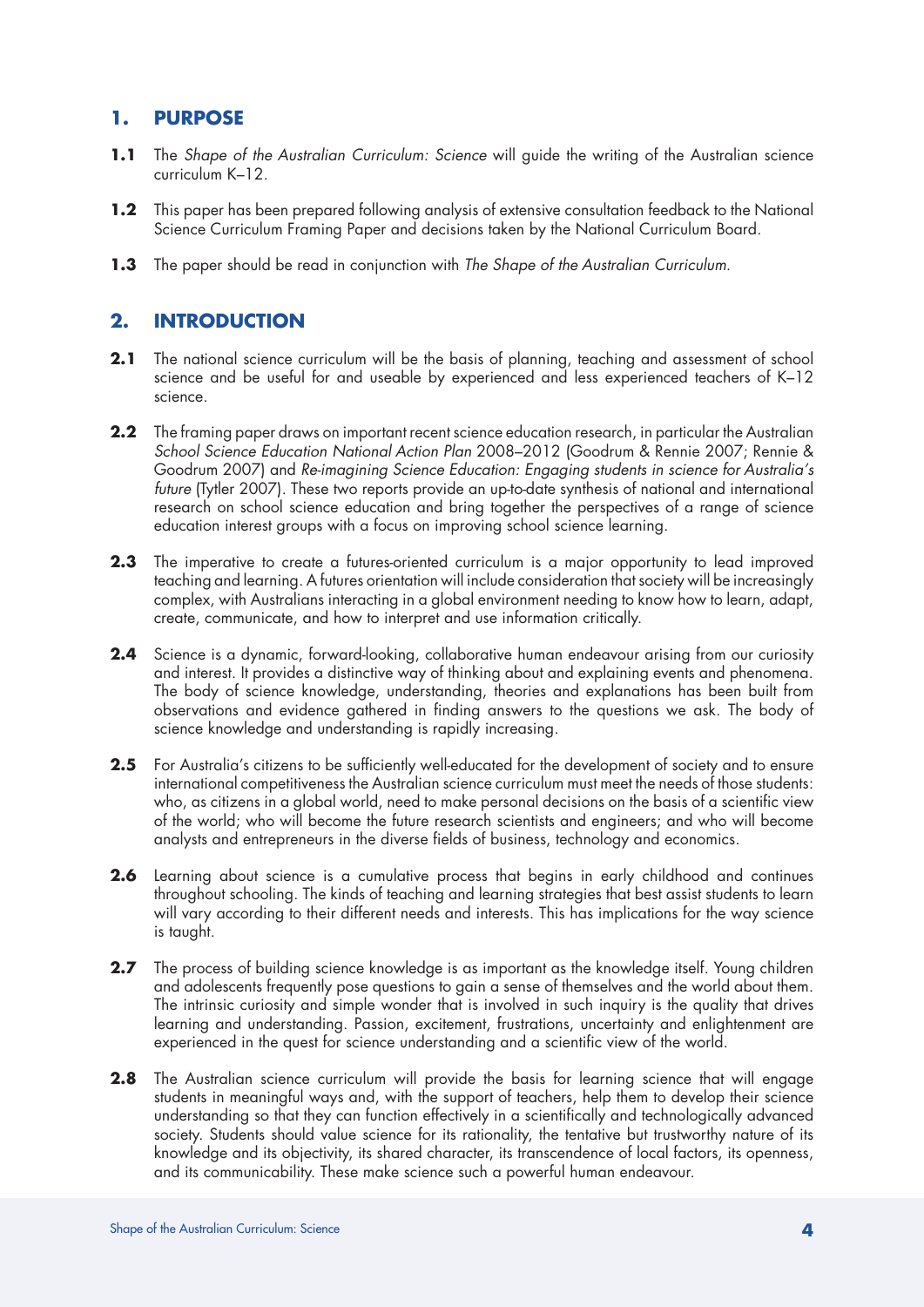**2.9** As well as preparing students to use science for life and active citizenship, school science should also provide a foundation for specific learning pathways leading to science and engineering courses at university and technical and vocational education and training. Senior secondary science opens up a wide range of careers in engineering, technology, medical and health professions, as well as careers in science and education.

# **3. AIMS OF THE SCIENCE CURRICULUM**

- **3.1** The aim of the Australian science curriculum is to provide students with a solid foundation in science knowledge, understanding, skills and values on which further learning and adult life can be built.
- **3.2** In particular, the science curriculum should foster an interest in science and a curiosity and willingness to speculate about and explore the world. Students should be able to engage in communication of and about science, value evidence and scepticism, and question scientific claims made by others. They should be able to identify and investigate scientific questions, draw evidence-based conclusions and make informed decisions about their own health and wellbeing. Science is a human endeavour that students should learn to appreciate and apply to daily life.

# **4. KEY TERMS**

## **4.1 Contemporary science**

Contemporary science involves new and emerging science research and issues of current relevance such as energy resources and technology, climate change and adaptation, mining and minerals, biodiversity and ecological sustainability, materials science and engineering, health and prevention and treatment of disease.

## **4.2 Technology (and design)**

Technology involves the designed world, its artefacts and systems, and the infrastructure to maintain them. It has been a powerful force in the development of civilisation. Technology is a complex social enterprise that includes not only research, design, and crafts but also engineering, manufacturing, finance, management, labour, marketing and maintenance. Technology can be used to solve problems about human needs. Science knowledge has often led to applications in society in the form of technologies and their products. In turn, developments in technology have made possible new ways for scientists to explore and further understand the world.

## **4.3 Unifying ideas**

Unifying ideas draw together the concepts and processes of learning in science. They provide students with structures through which they can better understand the world. Unifying ideas include: patterns, systems, order and organisation; exploration, observation, questioning and speculating; cause and effect; evidence, models, explanation and theories; change, constancy and measurement; equilibrium and interdependence; sustainability of systems; form and function; and energy.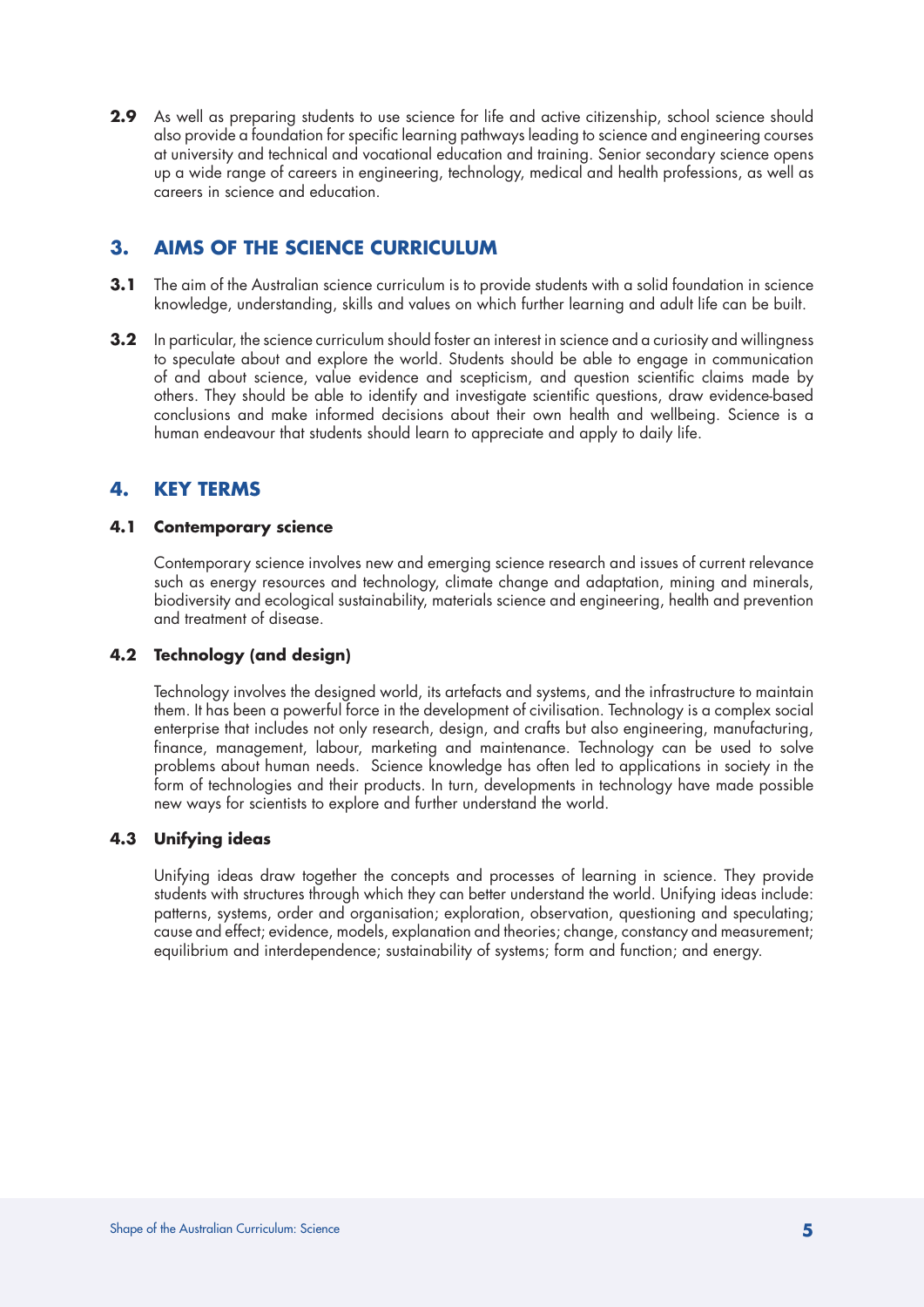## **5. STRUCTURE OF THE SCIENCE CURRICULUM**

#### **5.1 Content strands**

- 5.1.1 The science curriculum will be organised around three interrelated strands: science understanding; science inquiry skills; and science as a human endeavour.
- 5.1.2 Science understanding: This is evident when a person selects and integrates appropriate science knowledge in ways that explain and predict phenomena, and applies that knowledge to new situations and events. Science knowledge refers to facts, concepts, principles, laws, theories and models that have been established by scientists over time. Science knowledge represents the building blocks of science understanding but it is the dynamic nature of science understanding that will be beneficial to citizens in an everchanging world.
- 5.1.3 Science inquiry skills: These involve posing questions, planning, conducting and critiquing investigations, collecting, analysing and interpreting evidence and communicating findings. This strand is concerned with evaluating claims, investigating and making valid conclusions. It also recognises that scientific explanations change as new or different evidence becomes available.
- 5.1.4 Science as a human endeavour: Science influences society through the posing and responding to social and ethical issues and science research is influenced by societal challenges or social priorities. This strand highlights the need for informed, evidencebased decision making about current and future applications of science. It acknowledges that, in making decisions about science and its practices, moral, ethical and social implications must be taken into account. It also acknowledges that science has advanced through, and is open to, the contributions of many different people from different cultures at different times in history and that science offers rewarding career paths. It identifies the historical aspects of science and is well demonstrated in contemporary science issues and activities.

#### **5.2 Science across K–12**

Although the curriculum will be developed year by year, this document provides a guideline across four year groupings:

| Years K-2:      | typically students from 5 to 8 years of age                |
|-----------------|------------------------------------------------------------|
| Years 3–6:      | typically students from 8 to 12 years of age               |
| Years $7*-10$ : | typically students from 12 to 15 years of age              |
|                 | Years 11-12: typically students from 15 to 18 years of age |

\*Specific advice will be provided to writers on the development of the Year 7 curriculum.

The following outline of the curriculum for Kindergarten to Year 10 is organised by the three strands. Unifying ideas which draw together the strands and disciplines of science are provided for each year grouping. The unifying ideas are developmental in nature with subsequent unifying ideas building on those for the previous year grouping. In this way, unifying ideas enable students to accumulate knowledge over time for deeper understanding. For example, order and change are necessary ideas to understand systems. Understanding systems provides the basis for appreciating the nature of equilibrium and interdependence.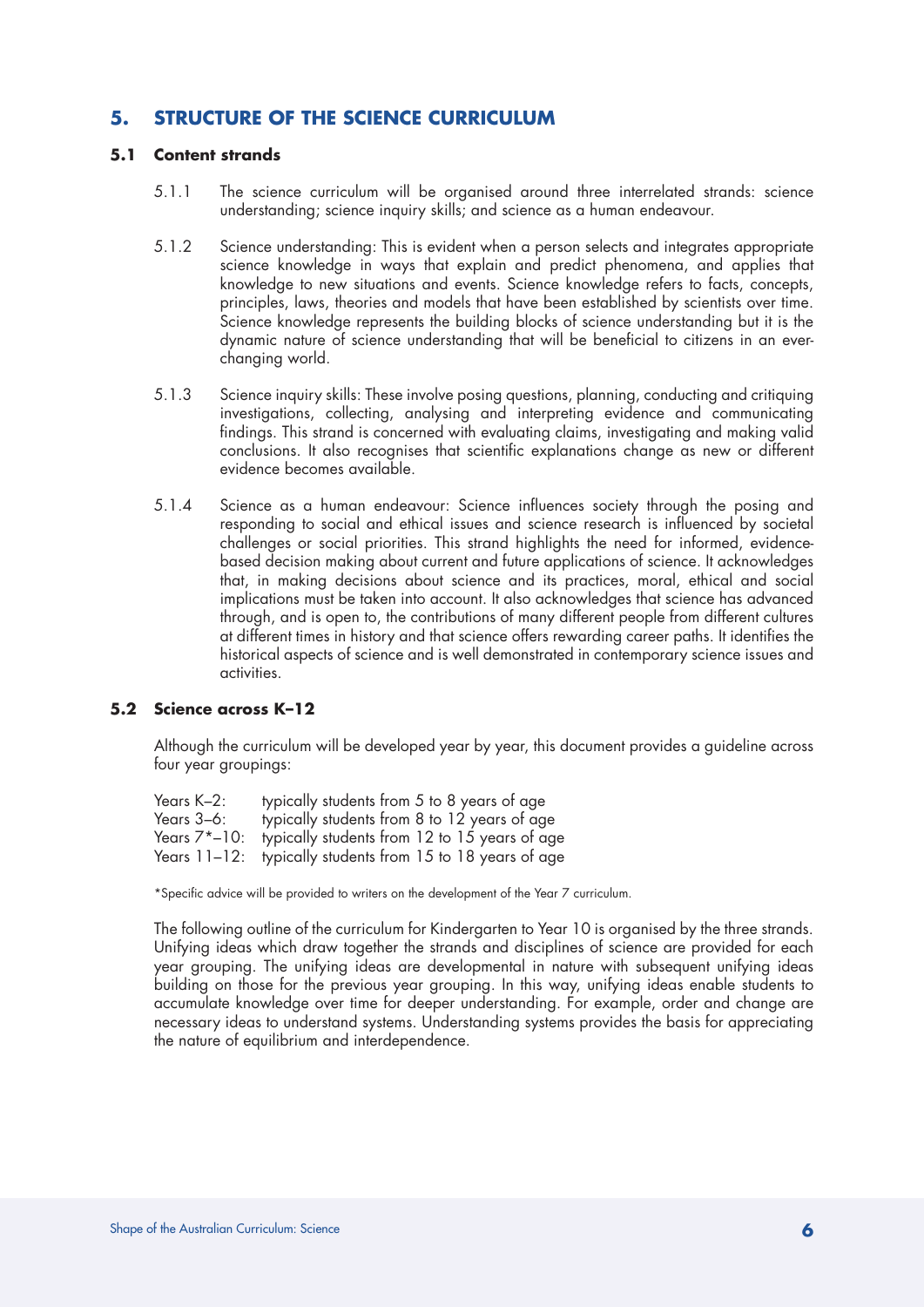## **5.2.1 Years K–2 (typically from 5 to 8 years of age)**

*Curriculum focus: awareness of self and the local world*

Young children have an intrinsic curiosity about their immediate world and a desire to explore and investigate things around them. Asking questions leads to speculation and the testing of ideas. Exploratory, purposeful play is a central feature of their investigations. Observation, using the senses in dynamic ways, is an important skill to be developed in these years. Observation leads into the idea of order that involves describing, comparing and sorting.

| Science<br>understanding        | • comparing, sorting and classifying objects and materials<br>• pushes, pulls, position and motion of objects<br>• living and non-living things<br>• needs, structures and growth of organisms<br>• objects in the sky<br>• changes on earth and the effects on living things. |
|---------------------------------|--------------------------------------------------------------------------------------------------------------------------------------------------------------------------------------------------------------------------------------------------------------------------------|
| Science inquiry skills          | • explore, be curious and wonder<br>• ask questions and begin to investigate<br>• describe what has happened<br>• make and share observations<br>• use evidence to support ideas.                                                                                              |
| Science as a human<br>endeavour | • recognise aspects of science in everyday life<br>• identify work associated with science in the community<br>• care for the environment.                                                                                                                                     |

Unifying ideas for students in this age range are:

- • *Exploration*: Investigation of objects and things around them as a precursor to more directed inquiry in later years.
- • *Observation*: Using the senses to observe and gather information about the environment, looking for what is the same and what is different.
- • *Order*: Observing similarities and differences and comparing, sorting and classifying to create an order that is more meaningful.
- • *Change*: There are many changes that occur in the world. Changes occur in materials, the position of objects, and the growth cycles of plants and animals. Some of these changes are reversible, but many are not. These changes vary in their rate and their scale.
- • *Questioning and speculating*: Questions and ideas about the world become increasingly purposeful; explanatory ideas are developed and tested through further exploration.

## **5.2.2 Years 3–6 (typically from 8 to 12 years of age)**

*Curriculum focus: recognising questions that can be investigated scientifically and investigating them*

During these years students will have the opportunity to develop ideas about science that relate to their life and living. A broad range of science concepts will be explored. Within these, the unifying ideas of patterns, systems, cause and effect, and evidence and explanation will be developed.

In the early years of primary school, students will tend to use a trial-and-error approach to their science investigations. As they progress through these years, the expectation is that they will begin to work in a more systematic way. The notion of a 'fair test' and the idea of variables will be developed, as well as other forms of science inquiry. Understanding the importance of measurement will also be fostered.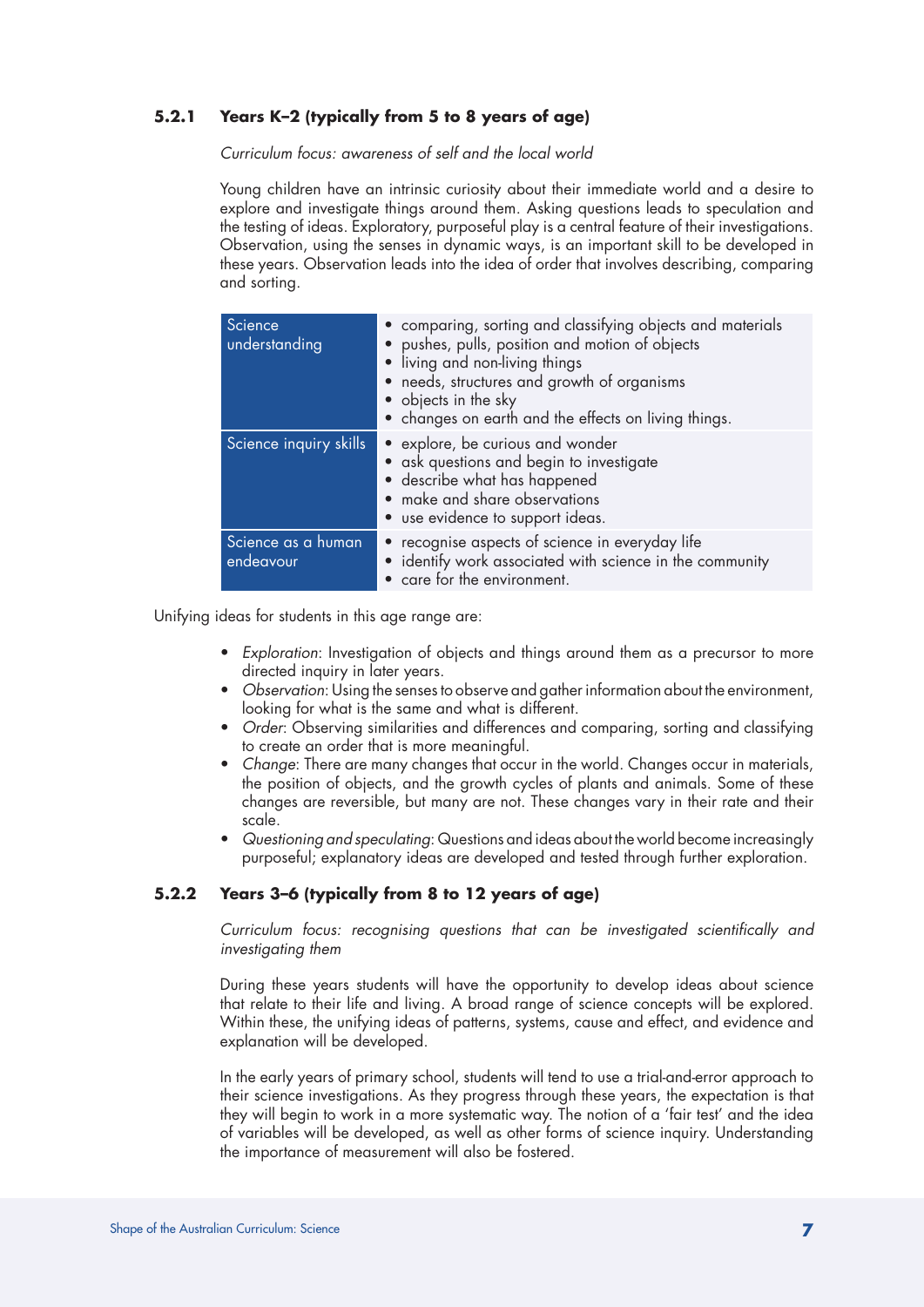| Science understanding           | properties and uses of materials<br>forces and motion<br>forms, use and transfer of energy<br>structures and functions of living things<br>life cycles of organisms<br>living things and the environment<br>• changes on earth and in space<br>relationship between earth, moon and sun<br>• earth's resources and their uses.                                                                 |
|---------------------------------|------------------------------------------------------------------------------------------------------------------------------------------------------------------------------------------------------------------------------------------------------------------------------------------------------------------------------------------------------------------------------------------------|
| Science inquiry skills          | identify questions and predictions for testing<br>$\bullet$<br>plan and conduct simple investigations<br>observe, describe and measure<br>• collect, record and present data as tables, diagrams or<br>descriptions<br>• analyse data, describe and explain relationships<br>• discuss and compare results with predictions<br>· draw conclusions and communicate ideas and<br>understandings. |
| Science as a human<br>endeavour | • consider how science is used in work and leisure<br>become aware of science-related careers<br>recognise the effect of science and technology on our<br>environment<br>be aware of the historical nature of science ideas.                                                                                                                                                                   |

Building on the unifying ideas of exploration, observation, order, change, questioning and speculating, the unifying ideas of this age range are:

- *Patterns:* Through observation one can detect similarities among objects, living things and events. These similarities form patterns that underlie the idea of regular repetition. By identifying these patterns in nature, explanations can be developed about the reasons for them.
- Systems: The world is complex but can be understood by focusing on its smaller components. Understanding develops by examining these smaller components, or parts, and how they are related. Groups of parts that work together as a whole are commonly described as systems. There are also systems within systems, or subsystems. For example, an animal can be regarded as a system and within the animal there can be subsystems, such as the nervous system. There are many types of systems. Some examples are: a pond, a network, a particular machine, a school, the solar system.
- • *Cause and effect:* An important aspect of science investigation is the study of relationships between different factors or variables. Cause and effect is an important kind of relationship. Examples of cause and effect questions are: If a plant dies, what are the factors that caused its death? If a person develops a skin rash, what has caused that rash?
- *Evidence and explanations:* Evidence is the driving force of science knowledge. From the data derived from observation, explanations about phenomena can be developed and tested. With new evidence, explanations may be refined or may change.

## **5.2.3 Years 7–10 (typically from 12 to 15 years of age)**

*Curriculum focus: explaining phenomena involving science and its applications*

During these years, students study science concepts associated with each of the disciplines: biology, physics, chemistry and earth science. It is important to include contemporary contexts in which science can be learned and issues and recent research to enhance understanding of science in the world. It is current research and its human uses and implications that motivates and excites students.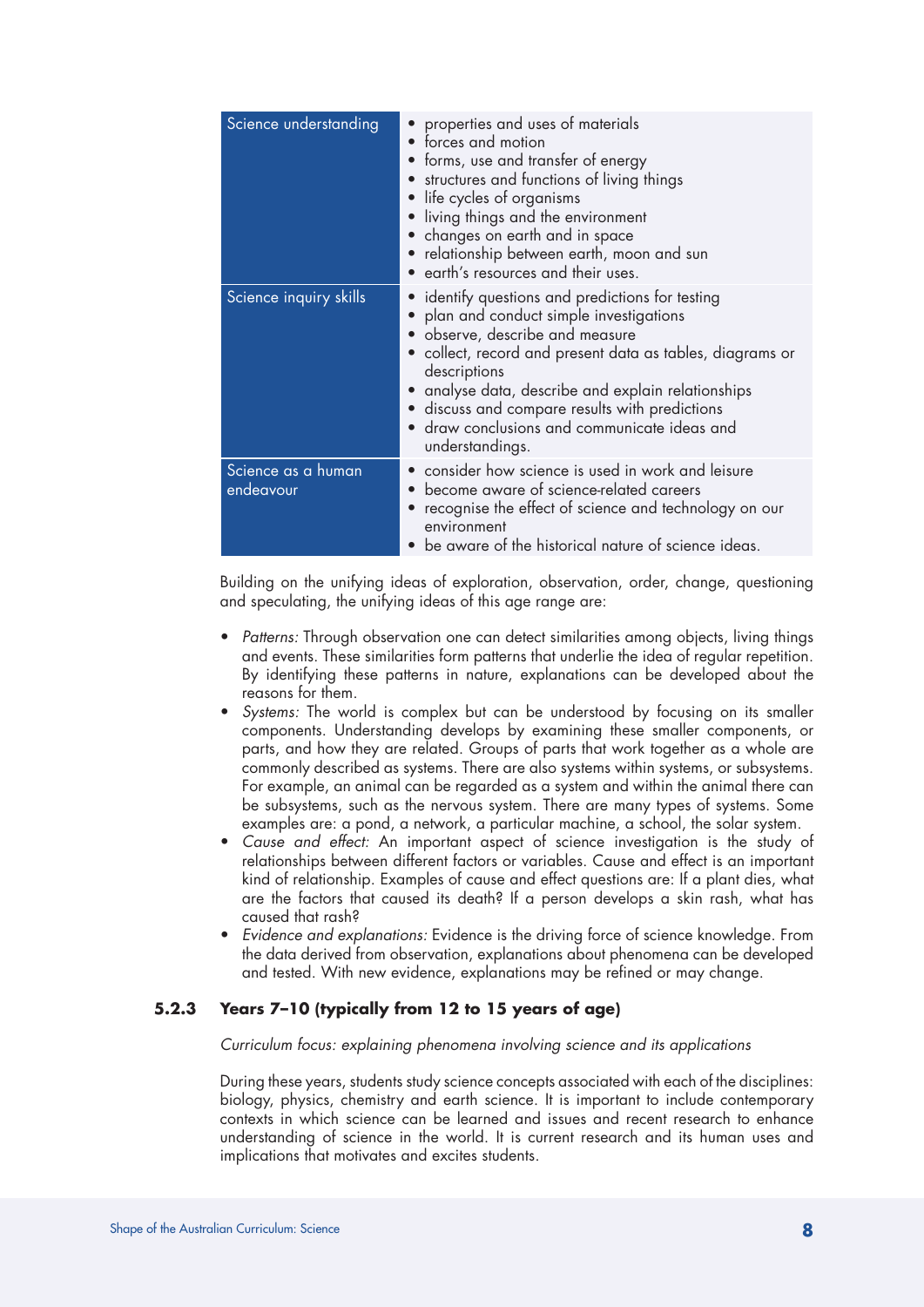In determining what concepts students should learn, it is important to exercise restraint and avoid overcrowding the curriculum, and so provide time to build the knowledge base that underlies science understanding. The unifying ideas of energy, sustainability of systems, equilibrium and interdependence lead to the ideas of form and function that result in a deeper appreciation of evidence, models, explanations and theories.

| Science understanding           | Physics and chemistry<br>nature of matter, including particle theory<br>• forms of energy, energy transfer and storage<br>forces and motion<br>· acids and bases<br>metals and non-metals<br>• elements, compounds and chemical reactions.<br>Biology<br>• cells and living things<br>• the human body<br>• ecosystems<br>• theory of evolution and the diversity of living things.<br>Earth science                                                                                                                           |
|---------------------------------|--------------------------------------------------------------------------------------------------------------------------------------------------------------------------------------------------------------------------------------------------------------------------------------------------------------------------------------------------------------------------------------------------------------------------------------------------------------------------------------------------------------------------------|
|                                 | • structure of the earth and geological history<br>• plate tectonics and geological phenomena<br>stars, galaxies and the universe.                                                                                                                                                                                                                                                                                                                                                                                             |
| Science inquiry skills          | • formulate scientific questions or hypotheses for testing<br>· design and conduct science investigations involving<br>measurement and repeated trials<br>gather and organise data from a variety of sources<br>$\bullet$<br>analyse and test models and theories based on the<br>evidence available<br>• explain and summarise patterns in data using science<br>concepts.                                                                                                                                                    |
| Science as a human<br>endeavour | be aware of contemporary issues such as water and<br>$\bullet$<br>its management, climate change, stem cell research,<br>nanotechnology, gene technology<br>apply scientific understandings to make responsible,<br>$\bullet$<br>ethical and informed decisions about issues<br>• be aware of the nature of science and research of<br>Australian scientists<br>• appreciate that science provides rewarding careers<br>appreciate the diversity of people who have contributed<br>to, and shaped the development of, science. |

Building on the unifying ideas of exploration, observation, order, change, questioning and speculating, patterns, systems, cause and effect, evidence and explanations, the unifying ideas of this age range are:

- • *Energy:* Energy is the basis of all activity. There are different forms of energy and energy is transferred between these forms. A guiding principle is that energy is always conserved. A challenge for humans is to use energy wisely.
- • *Sustainability:* The idea of sustainability is central to the nature of dynamic systems. A system has inputs, outputs and a variety of internal functions. The interaction of these inputs, functions and outputs determines the degree to which any system can sustain itself. The inputs include resources that may be renewable or non-renewable.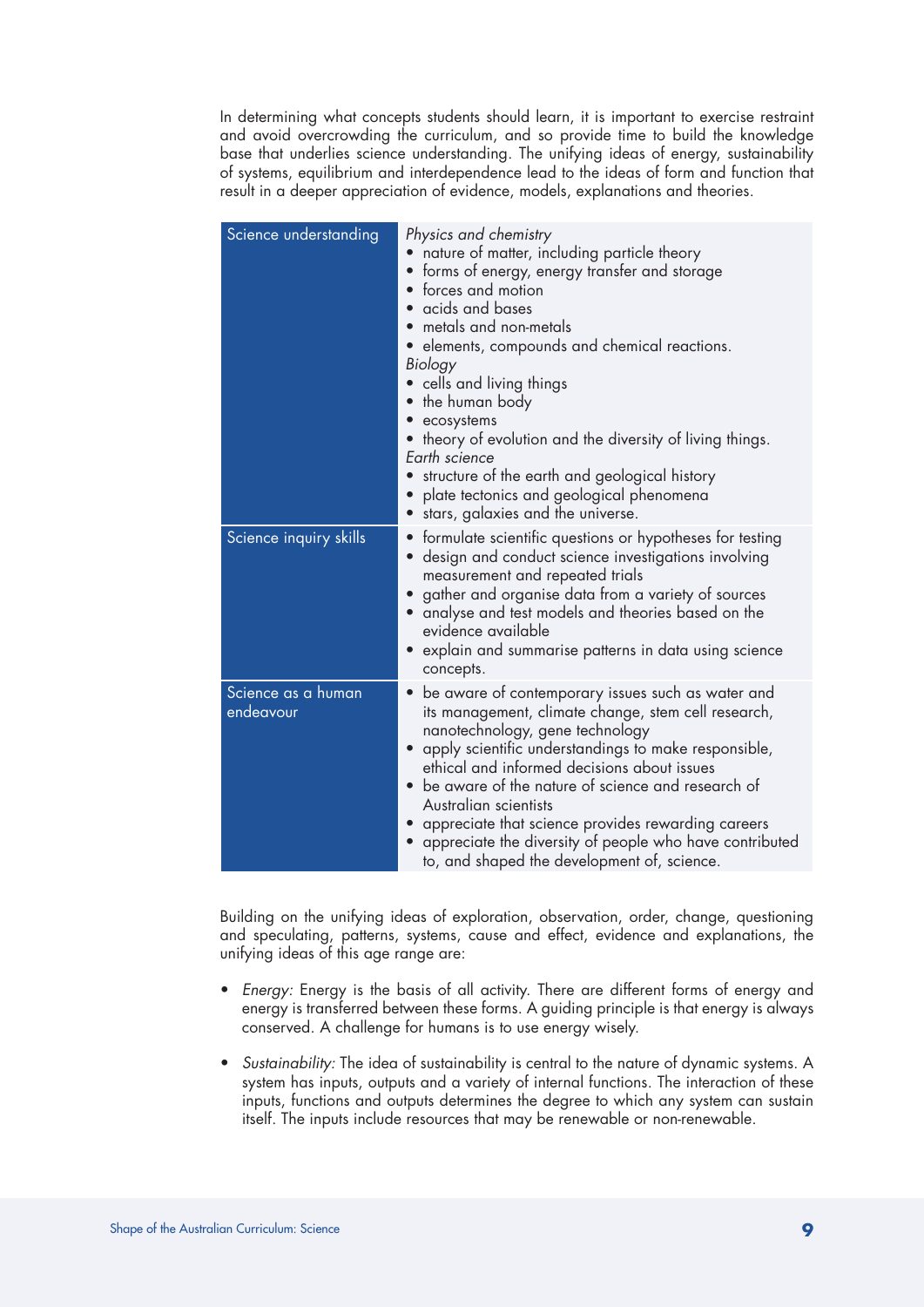- • *Equilibrium and interdependence:* In a system there are forces and changes that act in opposing directions. For a system to be stable, these factors need to be in a state of balance or equilibrium. This equilibrium is based on the interdependence of all the components within the system. A change in one of the components can affect all components of the system because of the interrelationships between the parts.
- Form and function: For objects and organisms, form and function are complementary. Form describes the nature or make-up of an aspect of an object or organism, while function represents the use of that aspect. For example, the form of a particular bone in the human body is specifically suited to its use.
- • *Evidence, models, explanations and theories:* Just as evidence provides the basis of explanations, explanations are used and refined to form models and theories. Models and theories are more complex; abstract schemes or structures that provide a more detailed but tentative basis for understanding a range of evidence.

## **5.2.4. Years 11–12 (typically from 15 to 18 years of age)**

#### *Curriculum focus: disciplines of science*

There will be courses in physics, chemistry, biology and earth and environmental science in the senior secondary years. These courses will recognise the sequential nature of knowledge in the field and enable the development of depth of understanding of key concepts, processes and contexts without overcrowding the curriculum. These courses will be organised by the three strands.

There will be further advice for writers about the nature of the curriculum in the senior secondary years and key considerations in the development of the curriculum.

## **6. CONSIDERATIONS**

The following considerations have informed the development of the framing paper and will continue to inform the development of the Australian science curriculum.

## **6.1 Equity and opportunity**

- 6.1.1 The Australian science curriculum will provide flexibility and choice for teachers and students. The factors that influence this choice include school and community contexts, local science learning opportunities, historical perspectives, contemporary and local issues and available learning resources. In managing this choice, a balanced science curriculum should engage every student while catering for a broad cohort of students and a range of delivery contexts.
- 6.1.2 Equally, the Australian science curriculum will provide a common and consistent base that delivers equity of opportunity, engaging every student and enabling them to make active and informed decisions about whether to pursue further study of science. Ensuring that all students learn the science knowledge, skills and understanding to enable them to participate actively in the broader community will require consideration of how best to engage every student and of the way particular groups may have previously been excluded.
- 6.1.3 The Australian science curriculum will provide opportunities for students to develop understanding of aspects of Indigenous cultures.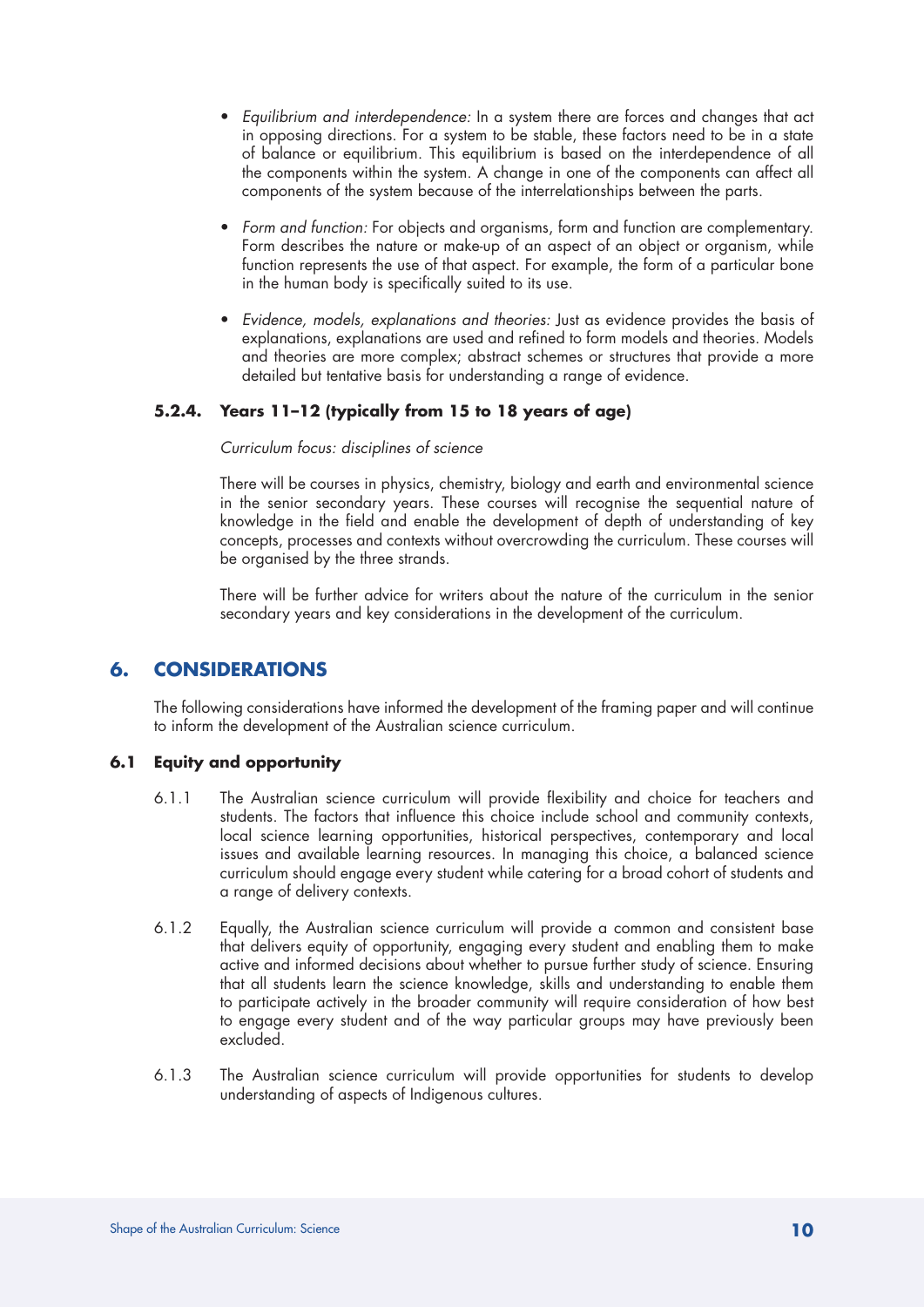#### **6.2 Connections to other learning areas**

- 6.2.1 The learning acquired by students in science contributes to learning in other areas. The curriculum for each area will identify where there are links or opportunities to build cross curriculum learning.
- 6.2.2 Learning in science involves the use of knowledge and skills learned in other subjects/ areas, particularly in English, mathematics, technology and design, and history.
- 6.2.3 There is strong support in schools across Australia for linking learning in science with learning literacy skills. The science tradition places a high priority on accurate communication. The language and literacy demands of the Australian science curriculum will be supported by and in turn will reinforce learning of literacy skills. Students will need to be able to describe objects and interpret descriptions, read and give instructions, explain ideas to others, write reports and participate in group discussions.
- 6.2.4 The union of science, mathematics and technology and design forms 'the scientific endeavour'. Although each of these areas has an identity of its own, each is dependent on and reinforces the others. Mathematics knowledge and skills are fundamental to learning science. Students will need knowledge and skills in areas such as: graphing, ratio and proportion, converting from one unit to another, scientific notation, an understanding of place in number (significant figures), estimation and calculation.
- 6.2.5 History provides another avenue to the understanding of how science works. Science and its discoveries are a source of historical facts and artefacts. The strand, Science as human endeavour, is an important link to historical facts and processes. It is important that students come to realise that much of the growth of science and technology has resulted from the gradual accumulation of knowledge over many centuries. Students should learn that all sorts of people, not only great scientists but people like themselves, have done and continue to do science. Historical case studies of science, mathematics and technology and design in the early Egyptian, Greek, Chinese, Arabic and Indigenous Australian cultures extending to modern times, will help students understand the contributions of people from around the world.
- 6.2.6 The Australian science curriculum will take account of what students have learned in these areas so that their science learning is supported and their learning in other areas enhanced.

## **6.3 Clarity of the curriculum**

6.3.1 The Australian science curriculum needs to be easily read by experienced teachers and a source of clear, succinct information for beginning teachers. To meet these needs the curriculum must be briefer rather than longer, written in simple, plain English and not jargon-ridden, and must allow all readers to know the purpose of learning particular aspects.

#### **6.4 Breadth and depth of study**

6.4.1 There is a body of science knowledge and understanding that can be considered fundamental to the learning of science. A challenge for the Australian science curriculum is how to take account of the known fundamental body of knowledge and the rapidly increasing body of knowledge and not simply to add more to what students are expected to know. A curriculum that covers an extensive range of science concepts and knowledge has the potential to treat concepts in a superficial way as teachers attempt to cover what is expected in the curriculum. It will be important to identify key science concepts, focus on developing understanding and skills rather than mere memorisation of a large amount of knowledge, be clear about how much time is allocated to science and, within this time allocation, determine an appropriate range of key concepts and skills for learning in the primary and secondary school years.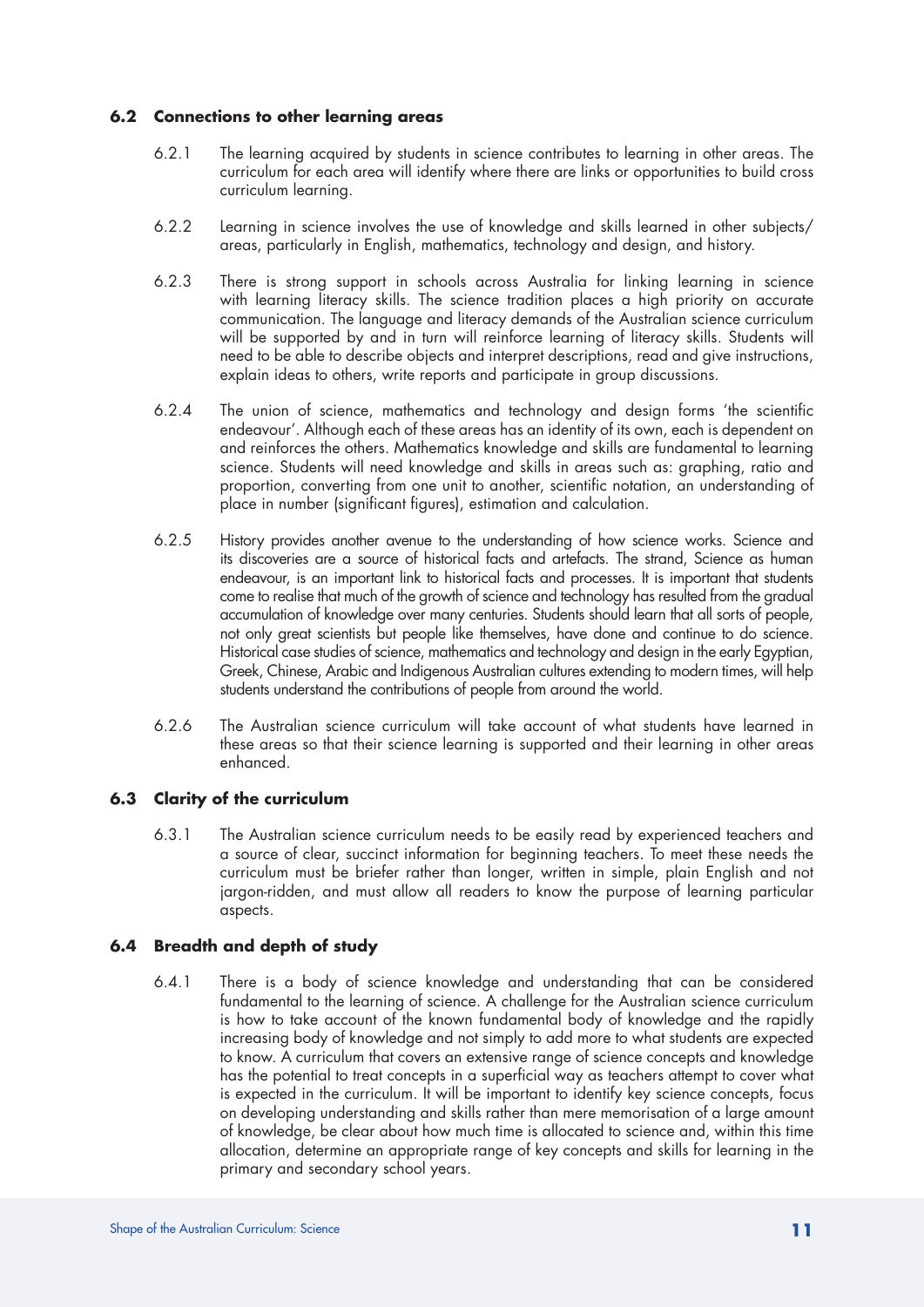- 6.4.2 The Australian science curriculum will include contexts which are relevant to students. By explicitly encouraging personal interest and social significance in the design of learning experiences, teachers will help students develop the affective aspects of learning science.
- 6.4.3 The science curriculum will provide opportunities to explore complex issues to enable students to understand that the application of science and technology is often concerned with risk and debate. The inclusion of complex issues should not be avoided on the basis that there is a potential for making science seem difficult. The idea is to use them to promote a more sophisticated understanding of the nature of science and science knowledge. Young people need to understand that decisions concerning science applications involve constraints, consequences and risks. Such decision-making is not value-free. Students will learn about the influence of particular values in attempting to balance the issues of constraints, consequences and risk.
- 6.4.4 Consideration needs to be given to the expectations of intellectual rigour in the curriculum, the need to avoid overloading the curriculum, and the need to improve engagement of young people in learning science. The curriculum should allow time for teachers to assist students who need more time to learn particular concepts and time for students to be extended in more depth on key concepts.

#### **6.5 The role of digital technologies**

While the Australian science curriculum will not mandate particular technologies it will be important to recognise in the curriculum the possibilities that digital technologies provide for helping students understand science. Some of the technologies available include: internet-based inquiry resources, digital images, computer simulations, probeware tools for science investigations and on-line data for scientific analysis. Use of digital technologies can help to engage and maintain the interest of students provided that the context of their use is relevant and interesting.

#### **6.6 The nature of the learner (K–12)**

In developing the curriculum (both content and achievement standards) consideration must be given to the unique characteristics of learners across the years of schooling. These characteristics influence curriculum decisions about how and when particular content is best introduced and consolidated.

#### **6.7 General capabilities**

Skills and understanding related to numeracy, literacy and ICT need to be further developed and used in all learning areas, as do thinking skills and creativity. In addition, there are other general capabilities like self management, team work, intercultural understandings, ethical awareness, and social competence which will be represented in each learning area in ways appropriate to that area.

#### **6.8 Cross-curriculum perspectives**

There are other cross-curriculum matters related to Indigenous education, sustainability and Australia's links with Asia that can be thought of as perspectives rather than capabilities. Each of these perspectives will be represented in learning areas in ways appropriate to that area. The curriculum documents will be explicit on how the perspectives are dealt with in each learning area and how links can be made between learning areas.